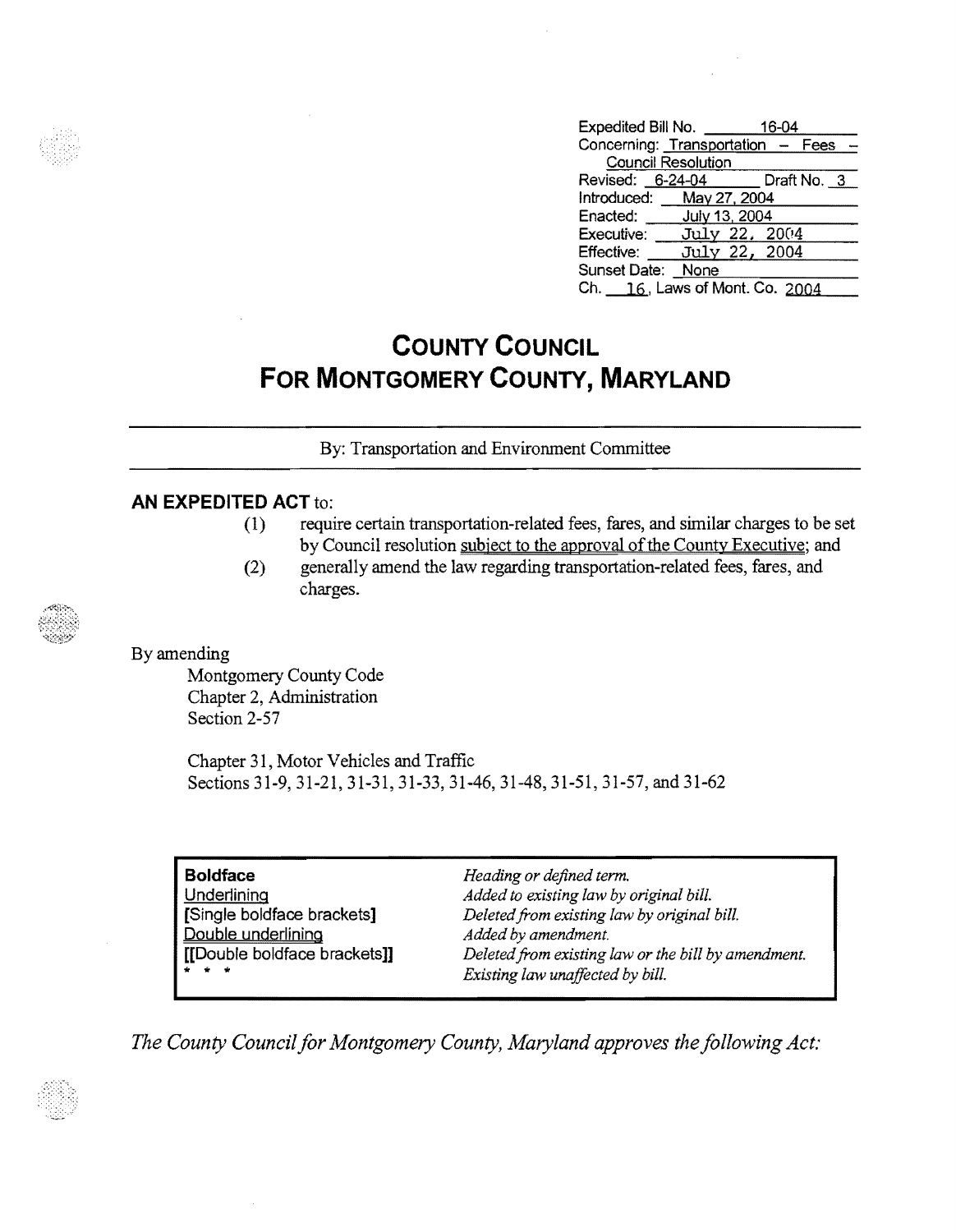#### 1 2 Sec. 1. Sections 2-57,31-9,31-21,31-31,31-33,31-46,31-48,31-51,31-57, and 31-62 are amended as follows:

3

## Division 10. Department of Public Works and Transportation.

4 2-57. [Reserved] Fees and Charges.

5 6 7 8 9 10 11 12 All fees, charges, and fares for any transportation or transportation-related service or product provided by the Department must be set by Council resolution adopted after a public hearing and approved by the Executive, unless any law expressly requires a different process. If the Executive disapproves a resolution within  $10$  days after it is adopted and the Council readopts it by a vote of six Councilmembers, or if the Executive does not act within 10 days after the Council adopts it, the resolution takes effect. 31-9. Impounding illegally parked vehicles, impeding traffic[[, etc]].

13 14 15 16 17 (a) Any vehicle parked in violation of this article or otherwise parked so as to constitute a definite hazard to public safety or is so parked, stopped or standing so as to impede or obstruct the normal movement of traffic or pedestrians, may be impounded by members of the department of police or other authorized persons designated by the county executive.

18 19 20 21 22 23 24 25 26 (b) In any case involving the impoundment of a vehicle [pursuant to] under this Section, an administrative cost [not to exceed twenty-five dollars (\$25.00) or such lesser amount as established from time to time by the county executive by executive regulation adopted under method (3) of section 2A-15 of this Code, shall] set by Council resolution adopted [ $[$  after a public hearing] as provided in Section 2-57 must be charged tothe owner of the vehicle, in addition to all fines and penalties assessed pursuant to any violation of this chapter plus any towing or storage charges incurred. All such fines, penalties, costs and charges [shall]

 $-2-$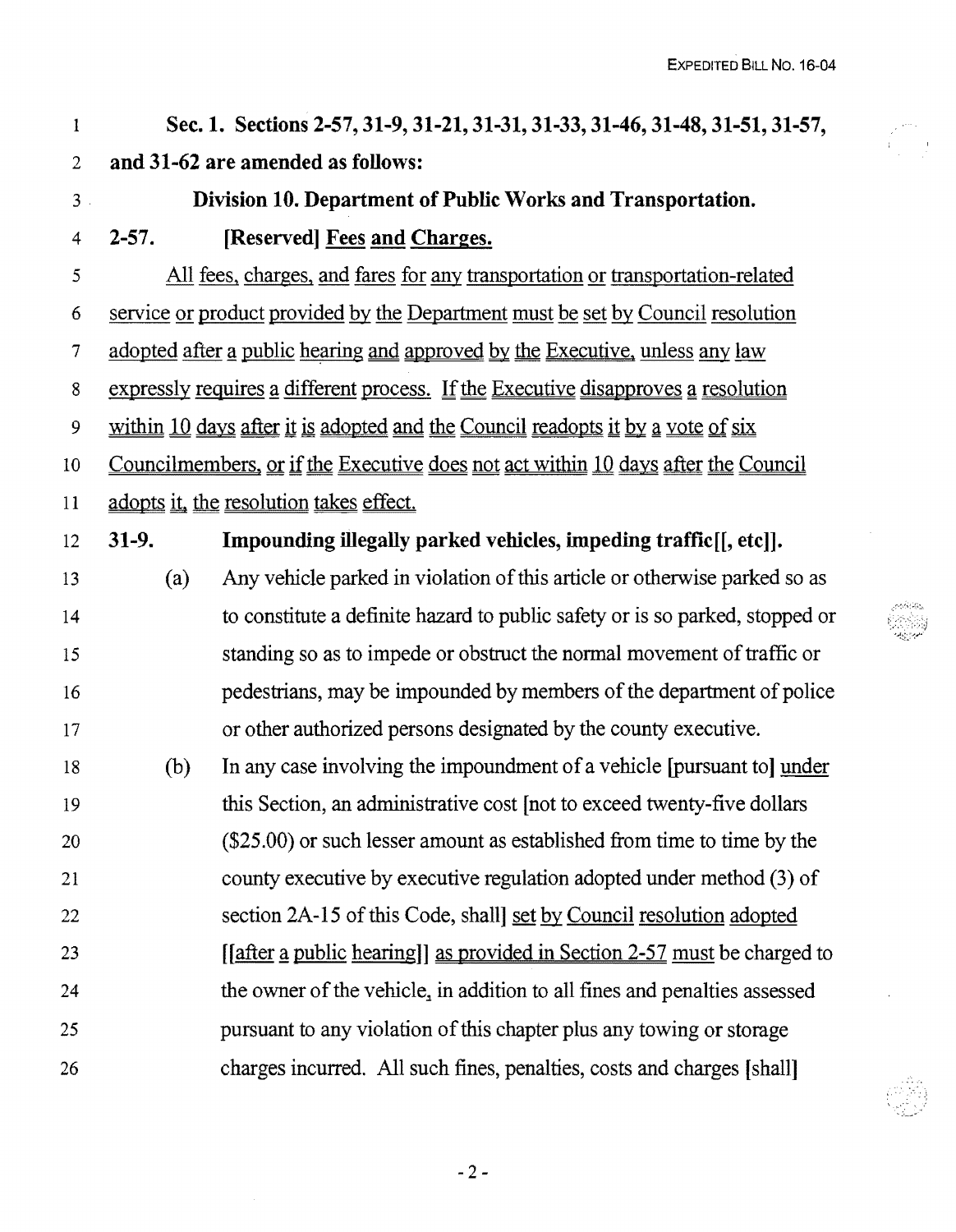must be paid to the County [or its agent] before the owner may reclaim  $27\,$ or secure the release of the vehicle. 28 **Impounding illegally parked vehicles.**  29 **31-21.**  Any vehicle parked in violation of this article or otherwise parked so as  $30 \t(a)$ to constitute a definite hazard to public safety or is so parked, stopped or 31 32 standing so as to impede or obstruct the normal movement of traffic or pedestrians, may be impounded by members of the department of police 33 or other authorized persons designated by the county executive. 34 35 (b) In any case involving the impoundment of a vehicle [pursuant to] under this section, an administrative cost [not to exceed twenty-five dollars 36 (\$25.00) or such lesser amount as established from time to time by the 37 county executive, by executive regulation adopted under method (3) of 38 section 2A-15 of this Code, shall] set by Council resolution adopted 39  $[$ [after a public hearing]] as provided in Section 2-57 must be charged to 40 the owner of the vehicle, in addition to all outstanding fines and 41 penalties assessed pursuant to violations of this article plus any towing 42 or storage charges incurred. 43 44 (c) All such fines, penalties, costs and charges [shall] must be paid to the County [or its agent] before the owner may reclaim or secure the release 45 of the vehicle. 46 **Impounding illegally parked vehicles.**  47 **31-31.**  48 (a) Any vehicle parked in violation of this article or otherwise parked so as to constitute a definite hazard to public safety or is so parked, stopped or 49 standing so as to impede or obstruct the normal movement of traffic or 50 pedestrians, may be impounded by members of the department of police 51

 $-3-$ 

or other authorized persons designated by the county executive.

52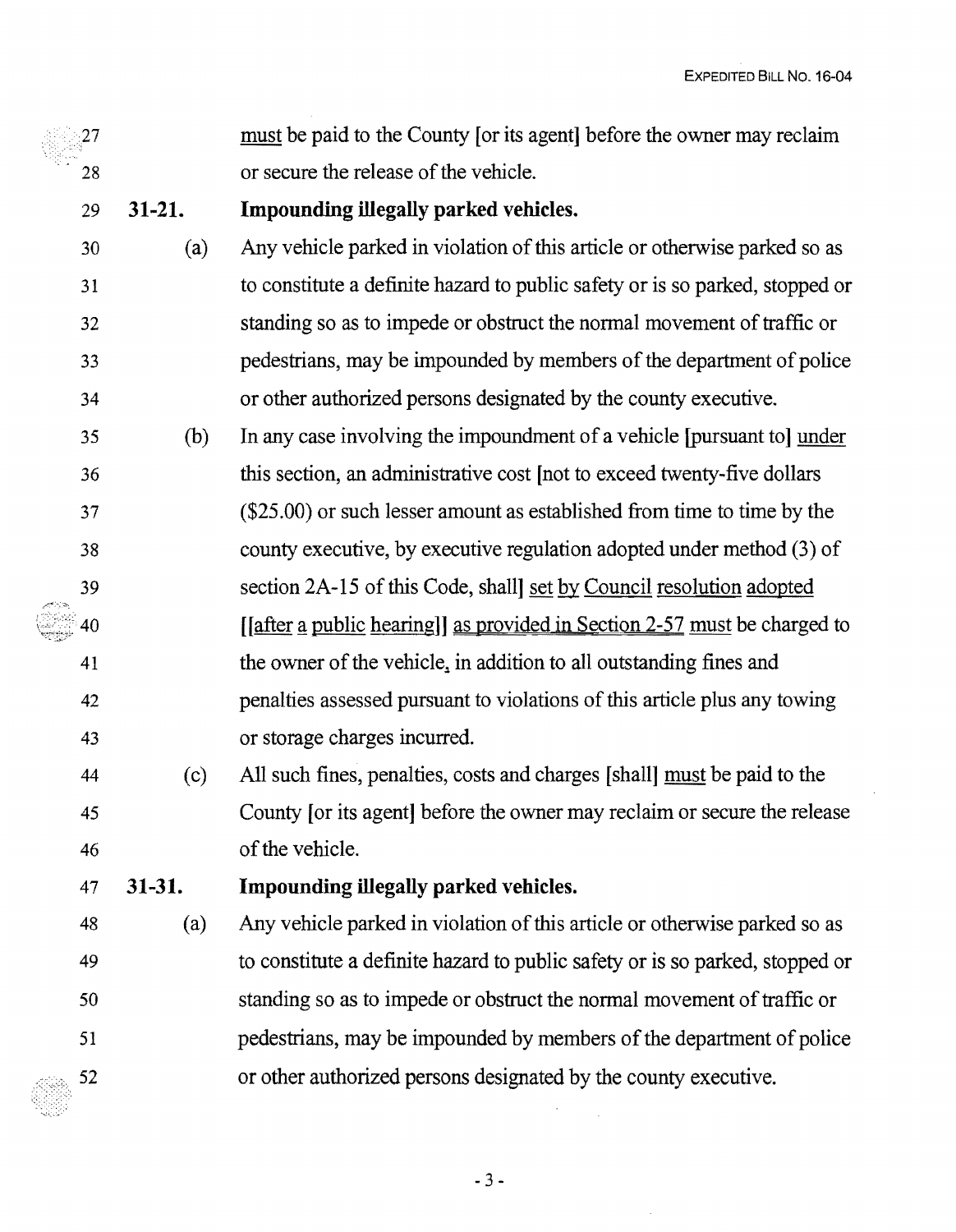Gy

| 53 | (b)      | In any case involving the impoundment of a vehicle pursuant to this               |
|----|----------|-----------------------------------------------------------------------------------|
| 54 |          | section, an administrative cost [not to exceed twenty-five dollars                |
| 55 |          | (\$25.00), or such lesser amount as established from time to time by the          |
| 56 |          | county executive by executive regulation adopted under method (3) of              |
| 57 |          | section 2A-15 of this Code, shall set by Council resolution adopted               |
| 58 |          | [ <i>after a public hearing</i> ]] as provided in Section 2-57 must be charged to |
| 59 |          | the owner of the vehicle, in addition to all outstanding fines and                |
| 60 |          | penalties assessed pursuant to violations of this article plus any towing         |
| 61 |          | or storage charges incurred.                                                      |
| 62 | (c)      | All such fines, penalties, costs and charges [shall] must be paid to the          |
| 63 |          | County for its agent before the owner may reclaim or secure the release           |
| 64 |          | of the vehicle.                                                                   |
| 65 | $31-33.$ | Authority of county executive to establish fees, time limits [[, etc]].           |
| 66 | (a)      | Parking meters.                                                                   |
| 67 |          | The [county executive is hereby authorized to provide] County<br>(1)              |
| 68 |          | <b>Executive</b> by executive order may authorize [for] the installation,         |
| 69 |          | maintenance and operation of parking meters along, and limiting                   |
| 70 |          | the time motor vehicles may park on, [the streets, highways and                   |
| 71 |          | alleys] any street or road located [throughout] in the County and                 |
| 72 |          | on public parking facilities acquired by or leased to and operated                |
| 73 |          | by the County, by use of parking meters or otherwise[; and,].                     |
| 74 |          | The [county executive may adopt regulations under method (3) of<br>(2)            |
| 75 |          | section 2A-15 of this Code to Council by resolution adopted                       |
| 76 |          | [ <i>after a public hearing</i> ]] as provided in Section 2-57 must               |
| 77 |          | prescribe parking meter or other fees for parking [on such] at                    |
| 78 |          | parking facilities[,] and on streets[, highways, alleys] and roads.               |
| 79 |          | $\ast$<br>*<br>*                                                                  |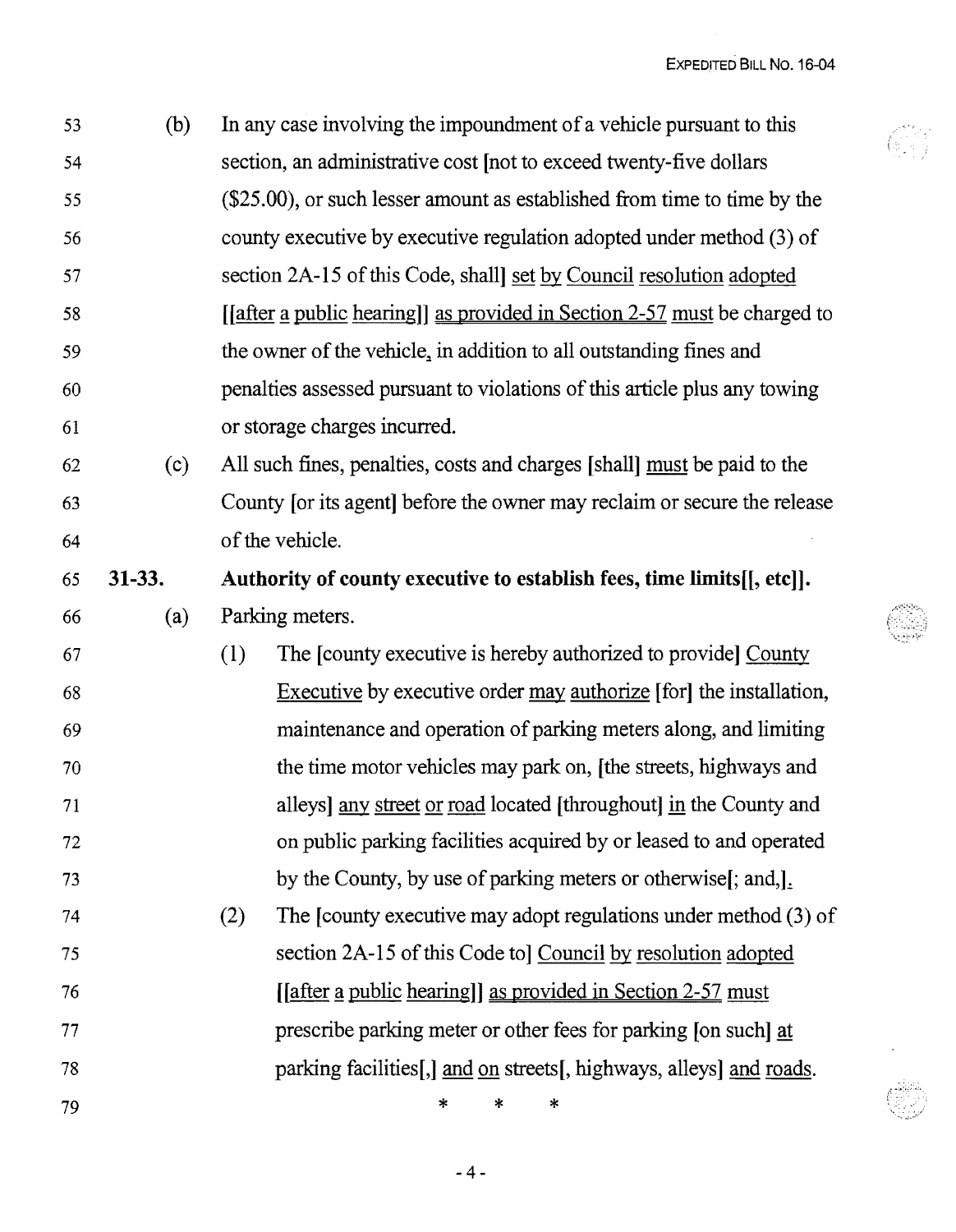80 31-46. Impounding illegally parked vehicles. 81 (a) Any vehicle unlawfully parked within any parking space as provided in 82 this article for a period in excess of [thirty (30)] 30 minutes may be 83 taken into possession by the police officers of the county or other 84 authorized person designated by the county executive, and towed to 85 some proper storage place. 86 (b) In any case involving the impoundment ofa vehicle pursuant to this 87 section, an administrative cost [not to exceed twenty-five dollars 88 (\$25.00), or as shall be established from time to time by the county 89 executive by executive regulation adopted under method (3) of section 90 2A-15 of this Code, shall set by Council resolution adopted [[after a 91 public hearing]] as provided in Section 2-57 must be charged to the 92 owner of the vehicle, in addition to all outstanding fines and penalties ,"';"-:-<.•",," 93 assessed pursuant to violations of this article plus any towing and 94 storage charges incurred as a result ofimpoundment. All such fines, 95 penalties, costs and charges [shall] must be paid to the County [or its 96 agent] before the owner or operator may reclaim or secure the release of 97 the vehicle. 98 31-48. Parking Permit Areas. <sup>99</sup>\* \* \* 100 (h) The [Executive may adopt a regulation under method (3) to] Council by 101 resolution adopted [[after a public hearing]] as provided in Section 2-57 102 must establish fees in amounts sufficient to pay the costs incidental to 103 the issuance and renewal of permits under this Section.  $104$  \* \* \* 105 31-51. Authority of county executive to administer and enforce chapter,

106 establish and collect fines; signs.

 $-5-$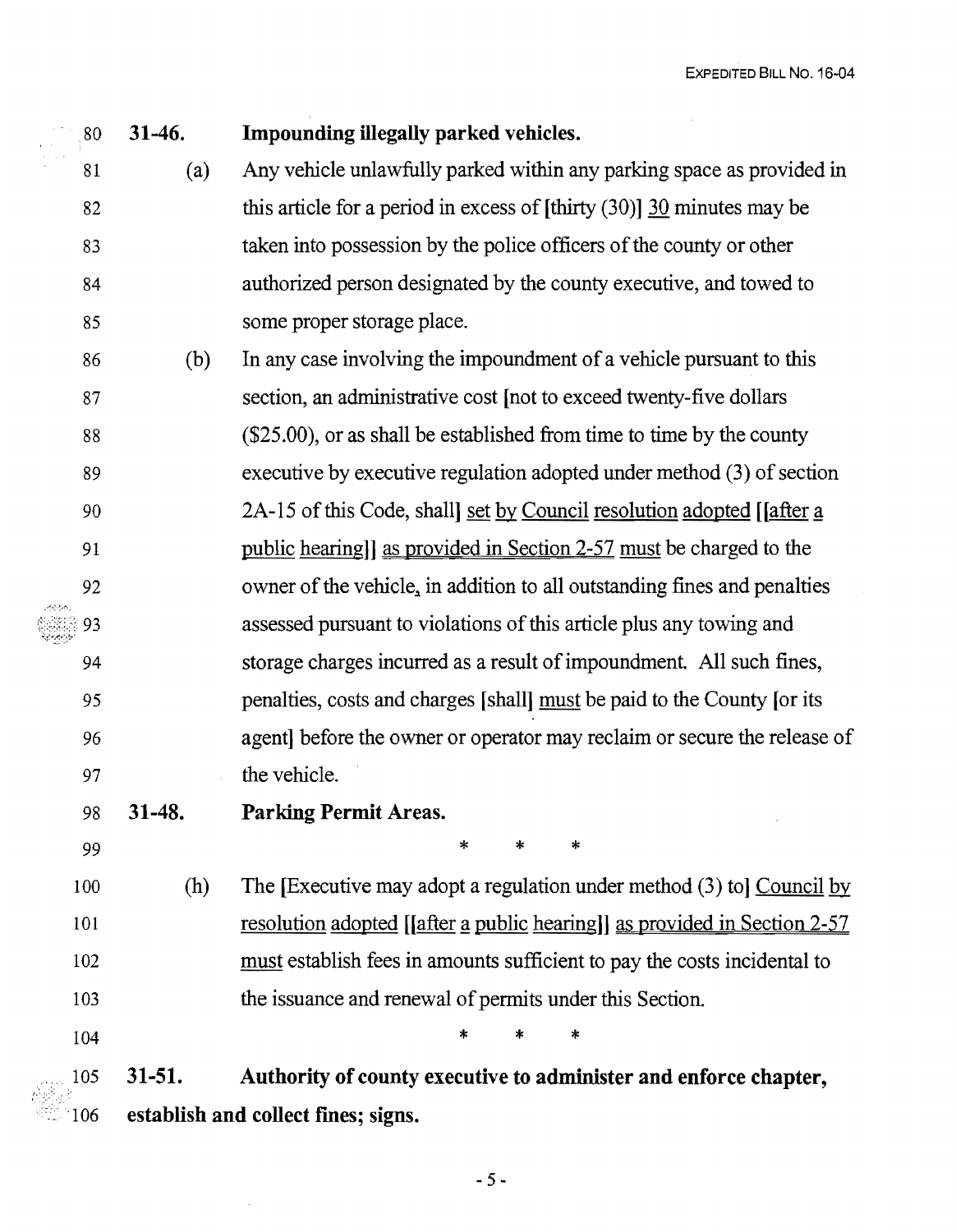EXPEDITED BILL No. 16-04

| 107 | (a)        | The [county executive] Council must:                                      |
|-----|------------|---------------------------------------------------------------------------|
| 108 |            | [establish by Executive regulation under method (3)] set by<br>(1)        |
| 109 |            | Council resolution adopted [[after a public hearing]] as provided         |
| 110 |            | in Section 2-57, after review by the district court of Maryland for       |
| 111 |            | Montgomery County, a schedule of fines or other penalties for             |
| 112 |            | violations of [the provisions or regulations of] this Chapter,            |
| 113 |            | except that:                                                              |
| 114 |            | the fine for parking in a fire lane must not be less than<br>(A)          |
| 115 |            | \$250;                                                                    |
| 116 |            | the fine for violating restrictions on parking in a space<br>(B)          |
| 117 |            | reserved for people with disabilities must not be less than               |
| 118 |            | $$250;$ and                                                               |
| 119 |            | other such fines and penalties must not exceed those<br>(C)               |
| 120 |            | imposed for a class B violation;                                          |
| 121 |            | 31-57. Failure to pay or comply; penalty in addition to fine.             |
| 122 | (a)        | [In the event said] If the owner or operator [fails to] does not comply   |
| 123 |            | with the preceding sections and the instructions provided on a notice of  |
| 124 |            | violation within the period prescribed by this Article, the fine for such |
| 125 |            | violation [shall] must be increased by an additional penalty [not to      |
| 126 |            | exceed ten dollars (\$10.00), or as shall otherwise be established from   |
| 127 |            | time to time by written regulation of the county executive adopted under  |
| 128 |            | method (3) of section 2A-15 of this Codel set by Council resolution       |
| 129 |            | adopted [ <i>after a public hearing</i> ]] as provided in Section 2-57.   |
| 130 |            | ∗<br>∗<br>∗                                                               |
| 131 | $31-62.$   | Impounding or immobilizing vehicles after enumerated violations           |
| 132 | generally. |                                                                           |
| 133 |            | ∗<br>$\ast$<br>∗                                                          |
|     |            |                                                                           |

 $\sim$   $\omega$